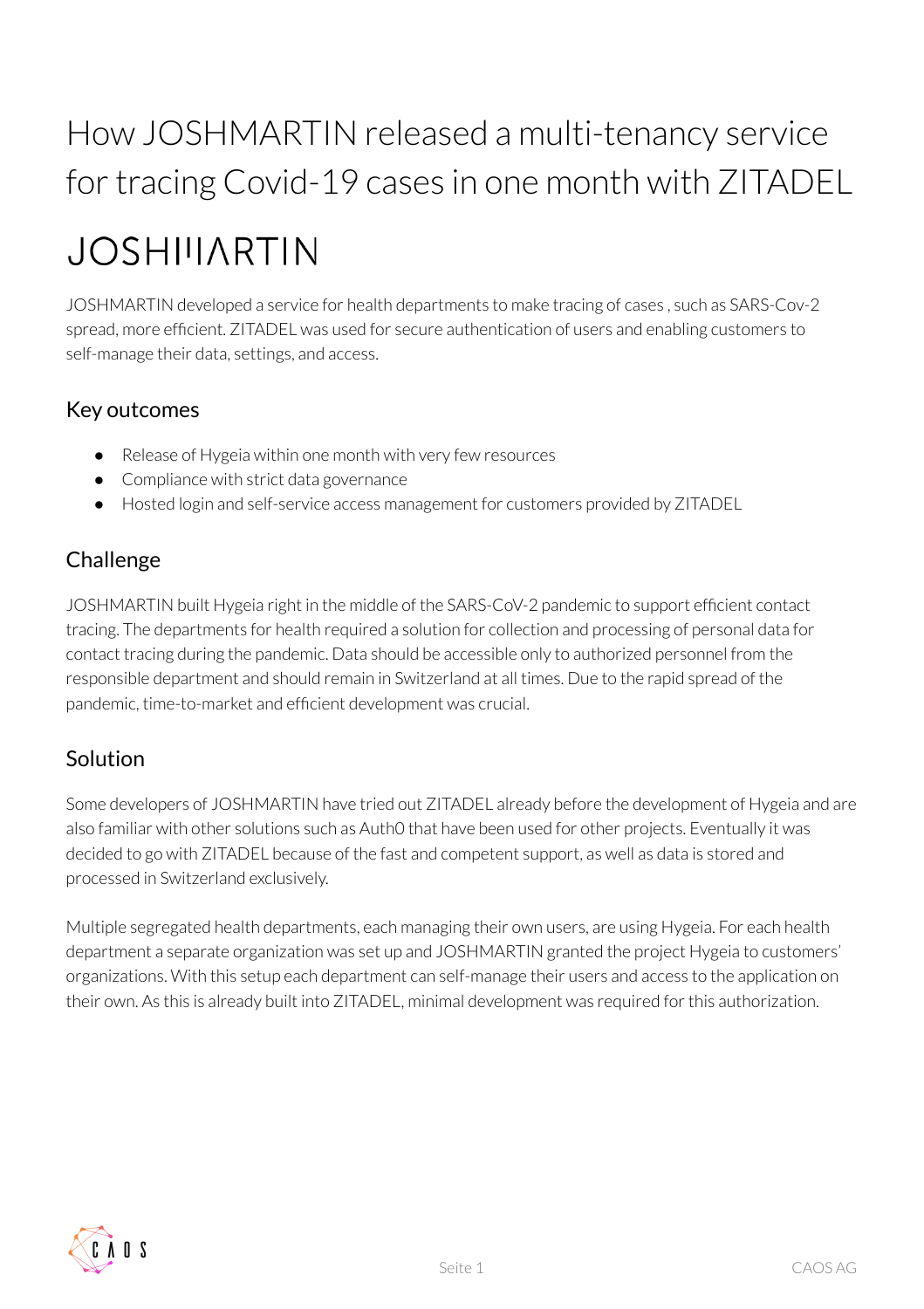| + Neuer Indexfall              |                             |                 |                             |                                    |                    |                                      |  |
|--------------------------------|-----------------------------|-----------------|-----------------------------|------------------------------------|--------------------|--------------------------------------|--|
| Person J<br>Komplexität Status | + Neuer Möglicher Indexfall | <b>Phasen</b>   | <b>Tracer</b>               | <b>Teamleiter</b>                  | <b>Erstellt Am</b> | <b>Φ</b> Filter                      |  |
| Max Freund                     | Erster<br>Kontakt           | Index           | Christian<br><b>Brunner</b> | Christian<br><b>Brunner</b>        | 08.01.21,<br>15:40 | Anzeigen $\mathcal{V}$ $\mathcal{V}$ |  |
| Lars Ipsum                     | Erster<br>Kontakt           | Index           | Christian<br><b>Brunner</b> | <b>Christian</b><br><b>Brunner</b> | 08.01.21,<br>15:42 | Anzeigen   /   II                    |  |
| Frida Lorem                    | Erster<br>Kontakt           | Index           | Christian<br><b>Brunner</b> | Christian<br><b>Brunner</b>        | 08.01.21,<br>15:42 | Anzeigen   s   m                     |  |
| Hans Muster                    | Erster<br>Kontakt           | Index           | Christian<br><b>Brunner</b> | Christian<br><b>Brunner</b>        | 08.01.21,<br>15:28 | Anzeigen   /   1                     |  |
| Lara Muster                    | Erster<br>Kontakt           | Kontaktpersonen | Christian<br><b>Brunner</b> | Christian<br><b>Brunner</b>        | 08.01.21,<br>15:34 | Anzeigen   J'   m                    |  |
| <b>Phillip Muster</b>          | Erster<br>Kontakt           | Kontaktpersonen | Christian<br><b>Brunner</b> | Christian<br><b>Brunner</b>        | 08.01.21,<br>15:34 | Anzeigen   J'   m                    |  |
| Thea Muster                    | Erster<br>Kontakt           | Kontaktpersonen | Christian<br><b>Brunner</b> | Christian<br><b>Brunner</b>        | 08.01.21,<br>15:34 | Anzeigen   J'   III                  |  |
| Manfred<br>Sitamed             | Erster<br>Kontakt           | Index           | Christian<br><b>Brunner</b> | Christian<br><b>Brunner</b>        | 08.01.21,<br>15:42 | Anzeigen   J'   1                    |  |
| Cohriele Test                  | Erete                       |                 | $0.11 - 0.11$               | $0.1 - 0.1$                        | 08.01.21           | <b>Links</b>                         |  |

The rigid guidelines on information security required to strictly manage access to the application. This meant on the one hand to provide secure authentication with 2FA and on the other hand fast synchronization of user information and their access rights.

JOSHMARTIN used ZITADEL's default login flow and allowed customers to manage their own settings regarding the login page and authentication methods. A service account is used to lifecycle users periodically even after the initial provisioning to the application. Highest accuracy was achieved by validating not only the session at the introspect endpoint with each call, but also request userinformation and roles from the user-endpoint without application-side caching.

The project was implemented when ZITADEL was still in a closed beta version. The teams worked closely together to ensure security, optimal integration, and performance of the systems.